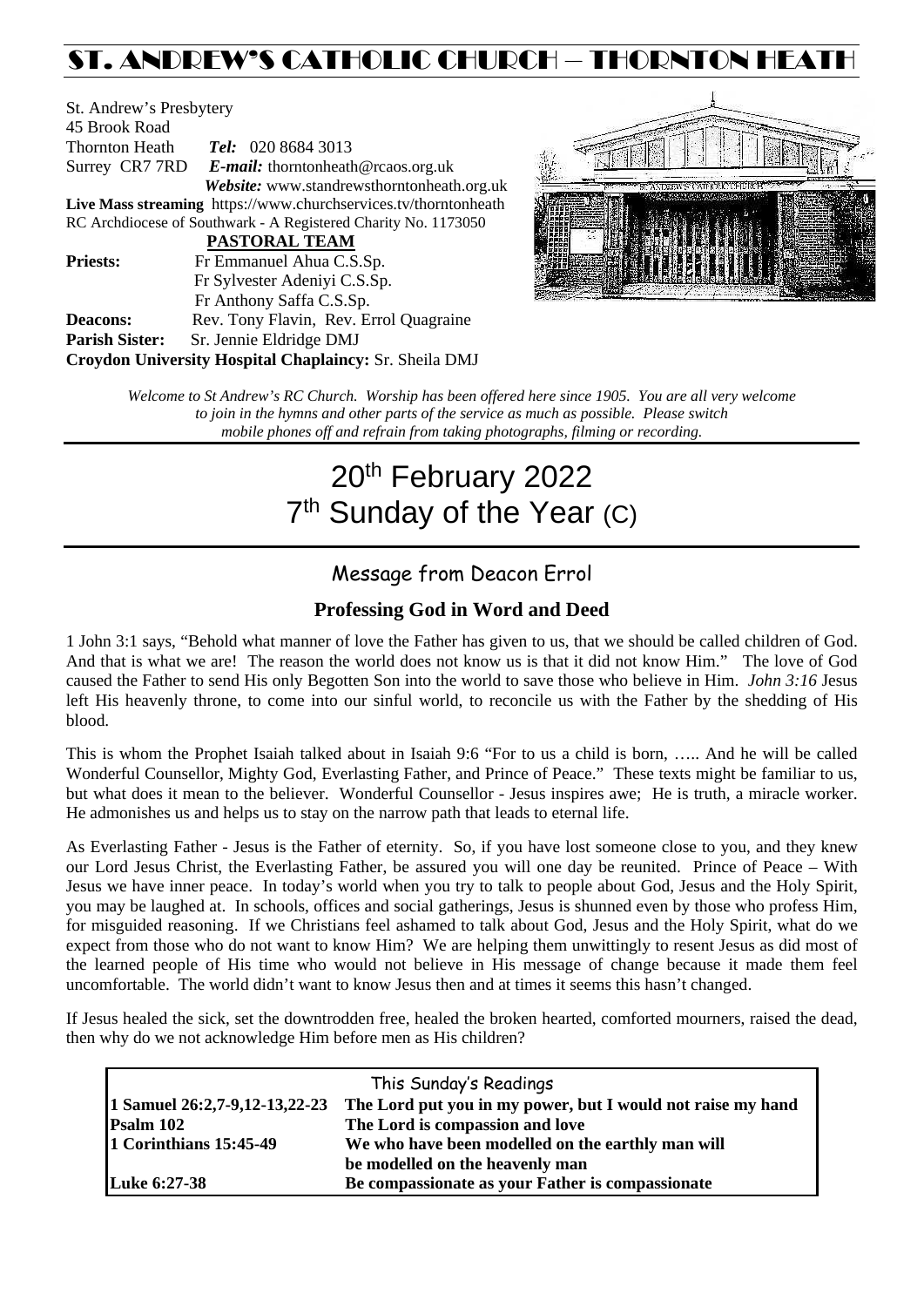# Diary for the Week

| UIUI Y JUI THE WEEN                    |                    |                                        |                                    |  |
|----------------------------------------|--------------------|----------------------------------------|------------------------------------|--|
| <b>Sunday 20<sup>th</sup> February</b> |                    | 6.00pm (Saturday) First Mass of Sunday | For the people of the parish       |  |
| $7th$ Sunday of the Year               | $9.30$ am          | <b>Mass</b>                            | Betty Botelho & Carrasco Family    |  |
|                                        | 11.30am            | Mass                                   | Mr & Mrs Charles Nkamuo & Family - |  |
|                                        |                    |                                        | thanksgiving                       |  |
|                                        | 6.00 <sub>pm</sub> | <b>Mass</b>                            | Mary Ann Jones (F)                 |  |
|                                        | $7.00 - 9.00$ pm   | <b>Charismatic Prayer Group</b>        |                                    |  |
| Monday 21st February                   | 7.30am             | <b>Mass</b>                            | James Power (F)                    |  |
|                                        | 9.30am             | <b>Mother and Toddler Group</b>        |                                    |  |
|                                        | 10.00am            | Mass                                   | Paul Etuka RIP                     |  |
| Tuesday 22 <sup>nd</sup> February      | 7.30am             | Mass                                   | Fr John Ehichioya RIP (F)          |  |
|                                        | 10.00am            | <b>Mass</b>                            | Polina Athayde - Wellbeing         |  |
|                                        | 7.45pm             | <b>RCIA</b>                            |                                    |  |
| Wednesday 23rd February                | 7.30am             | <b>Mass</b>                            | Fr Edward Mostyn (F)               |  |
|                                        | 10.00am            | Mass                                   | Francis D'Souza RIP Anniv          |  |
| Thursday 24 <sup>th</sup> February     | 7.30am             | <b>Mass</b>                            | Deceased Members of the Moloney    |  |
|                                        |                    |                                        | Family                             |  |
|                                        | 10.00am            | <b>Mass</b>                            | Rose Freeman RIP Anniv             |  |
| Friday 25 <sup>th</sup> February       | 7.30am             | <b>Mass</b>                            |                                    |  |
|                                        | 10.00am            | <b>Mass</b>                            | <b>Sr Mary Martin RIP</b>          |  |
|                                        | $10.30 - 12$ noon  | <b>Adoration</b>                       |                                    |  |
|                                        | 6.30pm             | <b>Brownies/Guides (hall)</b>          |                                    |  |
| Saturday 26 <sup>th</sup> February     | 9.30am             | Mass                                   |                                    |  |
|                                        | $10.00 - 10.30$ am | <b>Confessions</b>                     |                                    |  |
|                                        | $5.00 - 5.30$ pm   | <b>Confessions</b>                     |                                    |  |
|                                        | 6.00 <sub>pm</sub> | First Mass of Sunday                   | For the people of the parish       |  |
| <b>Sunday 27th February</b>            | $9.30$ am          | <b>Mass</b>                            | Betty Botelho & Carrasco Family    |  |
| 8 <sup>th</sup> Sunday of the Year     | 11.30am            | Mass                                   | Fr John Ehichioya RIP Anniv        |  |
|                                        | 6.00 <sub>pm</sub> | <b>Mass</b>                            |                                    |  |
|                                        | $7.00 - 9.00$ pm   | <b>Charismatic Prayer Group</b>        |                                    |  |

Church cleaners: this week: St Jude's Group, next week: Judie's Crew

# St. Andrew's Parish Notices

# **FACEMASKS**

Please can we ask you to continue to use a face covering if you are able to and to use the hand sanitiser when entering Church.

# **HOLY WATER**

Hopefully you will have seen that we have put two Holy Water dispensers in the Church. They are located in the porch, immediately to your right as you enter the porch area and one in the Church on your left. Please use these from now on as we are unsure if our normal Holy Water font in the porch will be resumed for normal use.

#### **SECOND COLLECTION NEXT WEEK**

The second collection next week,  $27<sup>th</sup>$  February, will be for the Clergy Support Fund.

The Clergy Support Fund of the Archdiocese of Southwark provides care for priests in their old age and retirement, and in their time of ill health. A gift to this worthy fund will ensure a dignified retirement for our priests, after they have dedicated a lifetime of service to Christ, His Church and His People.

In 2021, the Clergy Support Fund provided care to 71 retired priests, at a cost of £1.25 million. With the number of priests over the age of 65 steadily increasing, so too will the financial obligation to the Archdiocese.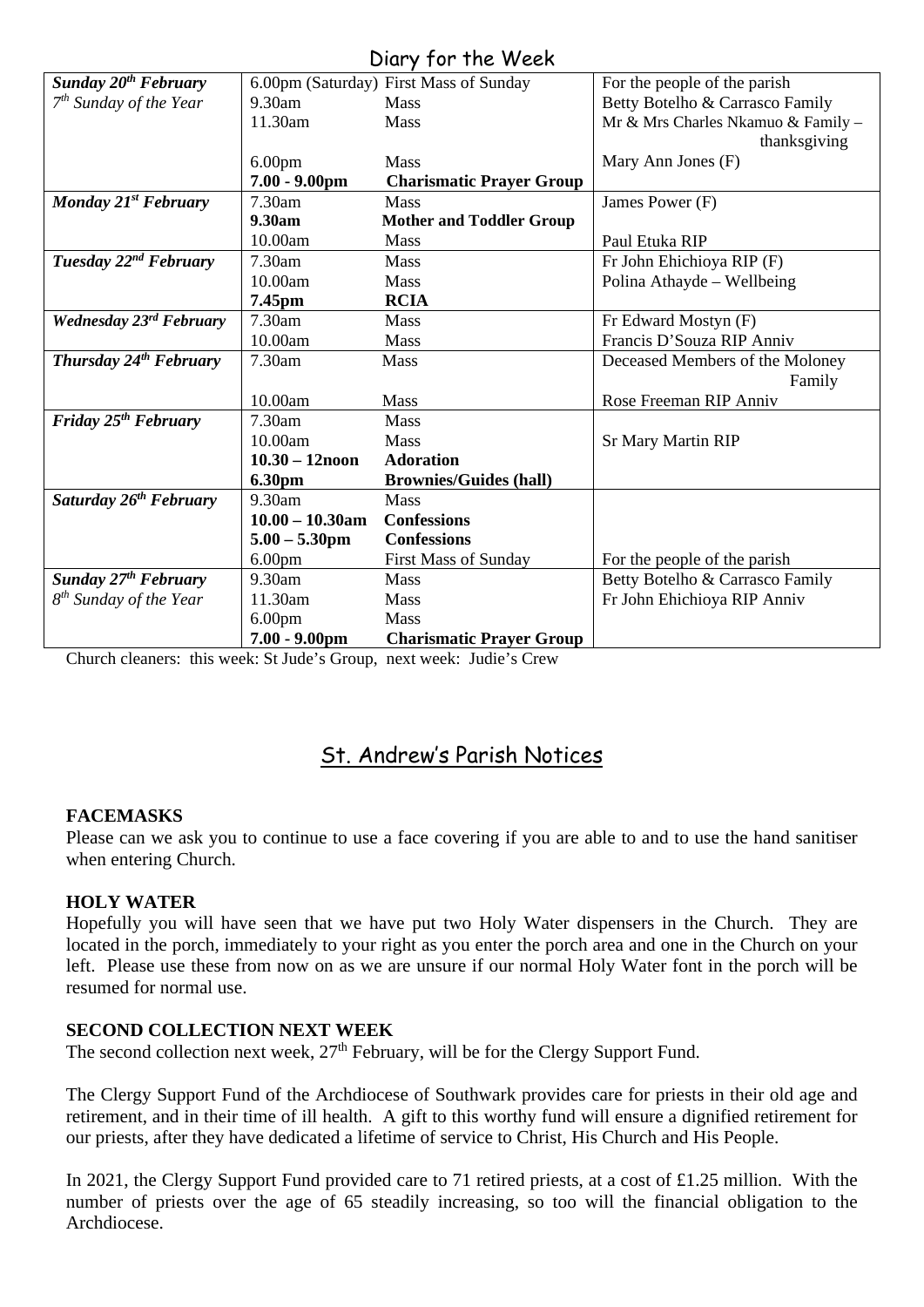Please be as generous as you can with a gift to the Clergy Support Fund and continue to keep our priests in your prayers. Thank you. Donate online: rcaos.org.uk/donate/CSF, tel: Mon-Fri 9am -5pm 020 7960 2504 or use one of the Clergy Support Fund envelopes at the back of the church.

#### **SAFEGUARDING**

The next drop in session will be on Saturday 5<sup>th</sup> March between 10.30 and 12.30pm in the Presbytery. Volunteers who need a DBS or to renew their DBS please email [thorntonheathsg1@safguardrcaos.or.uk](mailto:thorntonheathsg1@safguardrcaos.or.uk) giving your full name and your volunteer role.

Reminder this week:- All volunteers who help with groups involving the elderly in our parish need a valid DBS issued through the RC Diocese of Southwark to carry out their volunteer roles. This includes Legion of Mary, SVP, St Damien's, Golden Group. Please email the above safeguarding address if you need DBS Forms for your groups. Please note the DBS certificate is valid for three years and then needs to be renewed. You can have an online or paper form but if online it requires you to complete all appropriate forms to effectively get registered on the system. It is everyone's responsibility to safeguard the vulnerable and to do this you need to ensure that you have a valid DBS.

#### **CHILDREN'S LITURGY**

We hope to resume our Children's Liturgy Group on the first Sunday after half term (27<sup>th</sup> February) for the 9.30am Mass. This will be for children ages 3 – 8years old. Parents with younger children can come along too but will need to stay with their children. We welcome volunteers to help as always but you will need to be DBS checked, please contact Bernadette to discuss this on 07729 322571.

#### **MOTHER AND TODDLER GROUP**

The group have resumed and would like to invite you to come along. They have decided to change the day from Tuesday to Monday mornings. If you would like to come along, please meet in St Andrew's hall from 9.30 – 11.15am, ages from baby to 4 years old, £2 per session. Included in the price is a snack, crafts, storytime etc for the children and tea/coffee for parents/carers, term-time only.

#### **ALL NATIONS CATHOLIC CHARISMATIC GROUP UK FOODBANK**

The group have launched a food bank project in order to help families who are in need of extra help with regards to some food items. The next one will be held in St Andrew's Church hall on Saturday 12 March approximately from 12.00 – 1.00pm. We would welcome any food donations, tinned, dry packets, etc. Please see the poster in the porch for more info and contact details. If you know of any families who may benefit from this, please let them know.

#### **REPOSITORY**

The Repository will be open after the 9.30am and 11.30am Masses on Sunday.

# **CHARISMATIC PRAYER GROUP**

Please join our group for prayer meetings every Sunday evening in the Church from 7.00 – 9.00pm. All are very welcome to come along and join us in praises, prayers, Bible studies and youth group ministry. For further details please call Stella on 07983 775879.

#### **ST ANDREW'S CHOIR**

The Choir at St. Andrews warmly welcome parishioners who would like to join the choir. If you can play an instrument, or have a love for singing you are most welcome. For more details or to sign up please speak to one of the choir leaders after mass.

#### **ADORATION**

Please come in and spend some time in the presence of Our Lord in the Blessed Sacrament for Adoration every Friday from 10.30am – 12noon.